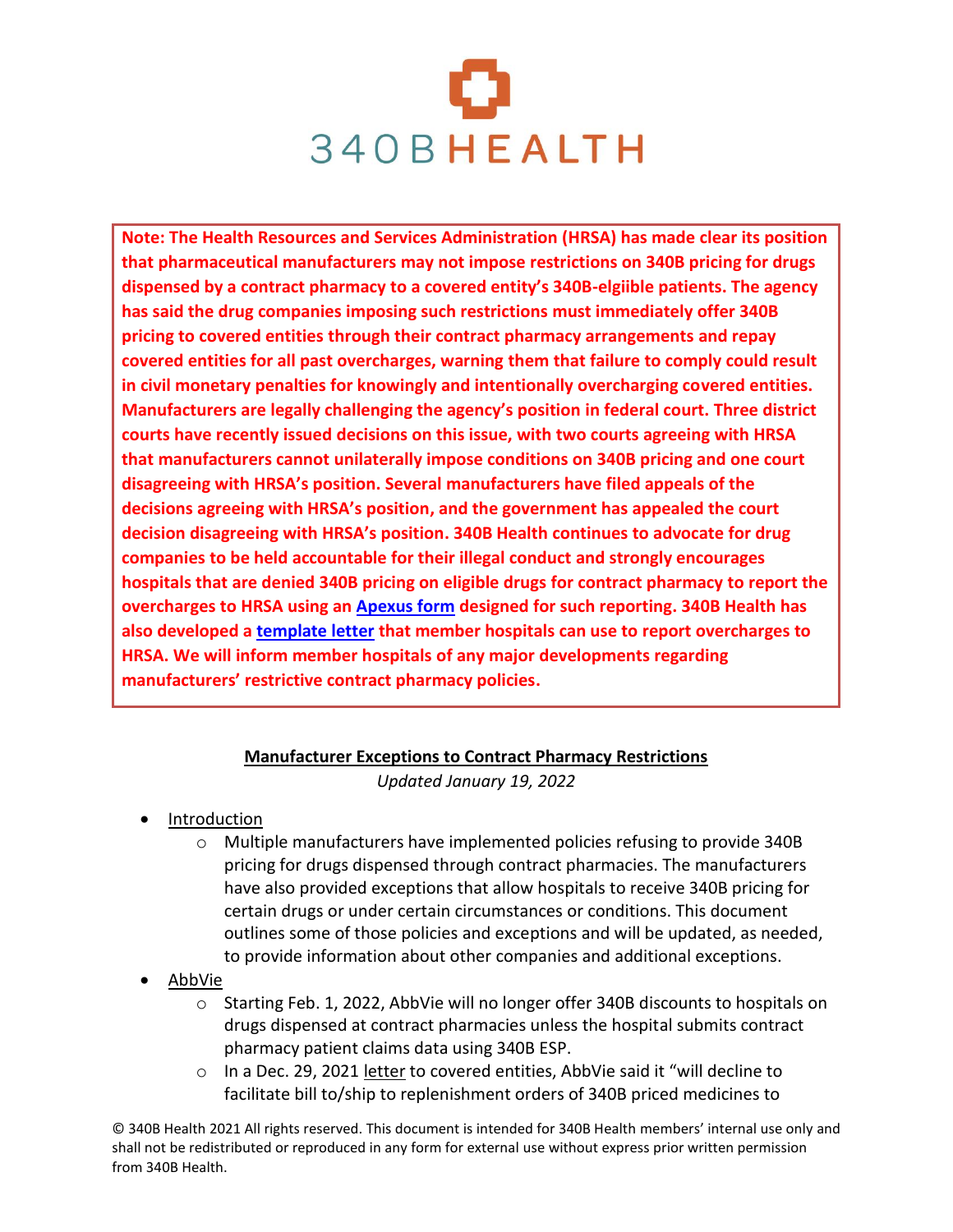contract pharmacies for which claims data are not provided" once the Feb. 1, 2022 policy takes effect.

- The policy initially applies to a list of two dozen AbbVie drugs that includes *Humira* (adalimumab), and the company indicated it could expand that list.
- The policy will not apply to non-hospital 340B grantees.
- The company says it will allow hospitals without in-house pharmacies that do not submit the claims data to designate a single contract pharmacy location to continue receiving 340B-priced drugs.
- The policy also provides for an exemption for contract pharmacies wholly owned by hospitals or that have common ownership with a health system.
- AbbVie directs hospitals to use the 340B ESP platform to submit claims data.
	- Hospitals should be aware that using the ESP platform to submit claims data requires agreeing to its Terms of Use. 340B Health has raised several concerns with the platform's Terms of Use. See below for more detail.

## • Amgen

- $\circ$  Amgen announced in an email to 340B hospitals that pharmacies registered as contract pharmacies no longer will be eligible for Bill To/Ship To replenishment orders at 340B pricing starting Jan. 3, 2022. The policy will not apply to nonhospital covered entities.
- o Hospitals that submit all contract pharmacy claims data through 340B ESP will continue to receive 340B pricing for Bill To/Ship To replenishment orders for their contract pharmacies.
- o The company said it will offer an exception for hospitals that do not have an inhouse pharmacy capable of dispensing 340B purchased drugs to designate a single contract pharmacy location. Hospitals are to use the 340B ESP website to designate the single contract pharmacy location to receive 340B drugs. For a hospital's designation to take effect on Jan. 3, 2022, its contract pharmacy selection needs to be made by Dec. 10, 2021. Amgen indicated hospitals should allow 10 business days for designations made after Dec. 10, 2021 to take effect. A hospital may change its contract pharmacy designation once every 12 months from the date of first designation.
- o Amgen will also provide an exemption for contract pharmacies wholly owned by hospitals or that have common ownership with a health system. Hospitals granted this exemption may not designate "an independent contract pharmacy." Hospitals must apply for the exemption using the 340B ESP website.
- $\circ$  In an FAQ accompanying the announcement, Amgen said its policy "primarily applies to self-administered, pharmacy benefit Amgen products, specifically *Repatha*, *Enbrel*, *Otezla*, and *Aimovig*. The policy does not currently apply to medical benefit products and Amgen does not intend to change that in the future."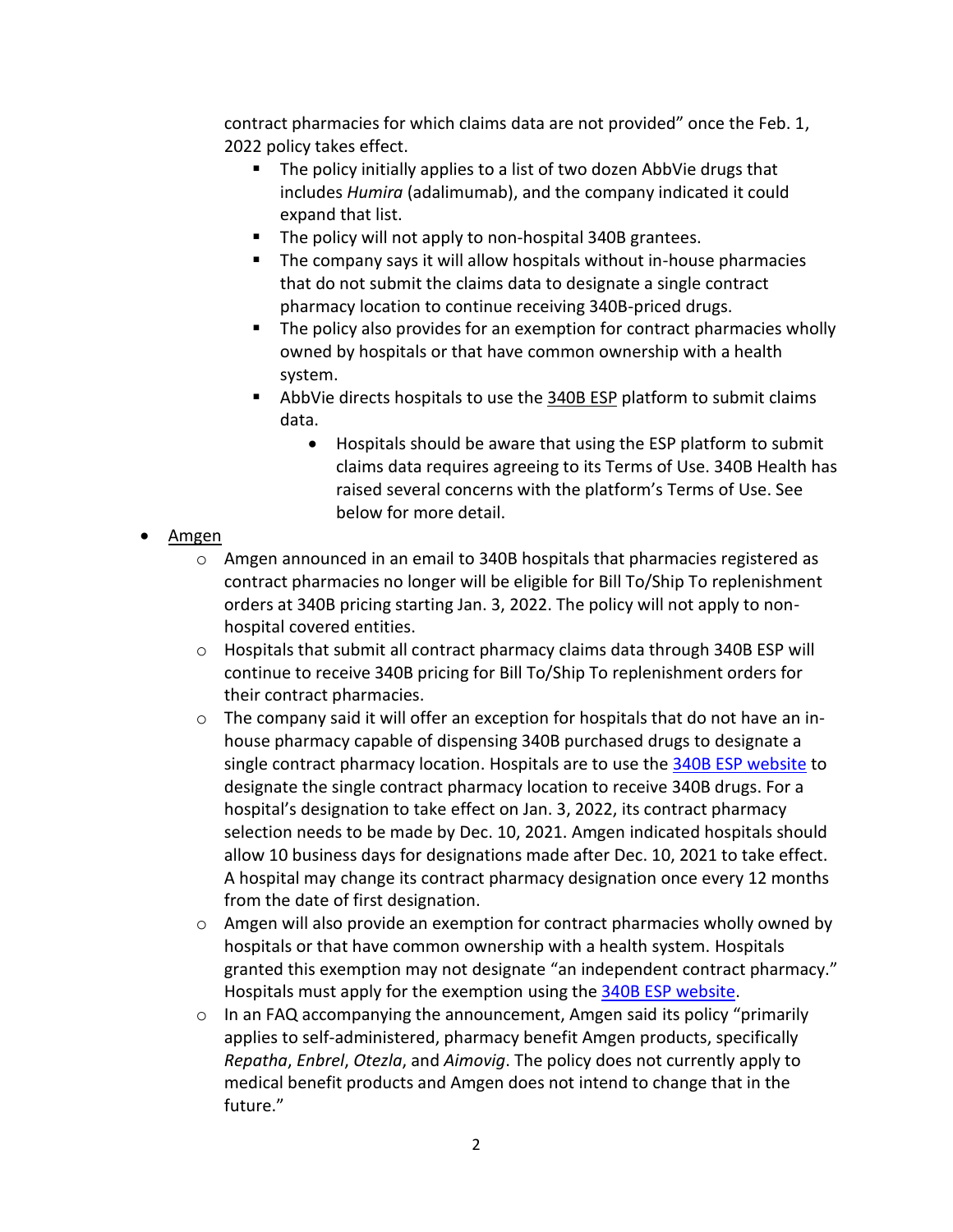- $\circ$  Hospitals should be aware that using the 340B ESP platform to submit claims data requires agreeing to Terms of Use. 340B Health has raised several concerns with the platform's Terms of Use. See below for more details.
- AstraZeneca
	- $\circ$  AstraZeneca began refusing 340B pricing for products dispensed at contract pharmacies, effective Oct. 1, 2020. Some hospitals reported receiving a notice from AstraZeneca dated Sep. 14, 2020, stating that the company is only applying this new policy to certain AstraZeneca products, which are listed by NDC in an attachment to the notice.
	- o AstraZeneca will permit 340B pricing through a single contract pharmacy for those hospitals that do not maintain their own on-site dispensing pharmacy.
		- Any hospital that does not have an outpatient, on-site dispensing pharmacy should contact AstraZeneca at membership@astrazeneca.com to arrange for a contract pharmacy of its choice to be eligible to receive 340B pricing on behalf of the hospital.
		- 340B Health members have shared an exception application form that hospitals can send to membership@astrazeneca.com to apply for this exception. The application form grants AstraZeneca authority to impose and enforce requirements beyond federal rules prohibiting duplicate discounts and diversion:
			- Hospitals must comply with all requirements in the 340B statute for drugs purchased under the exception.
			- Hospitals must forgo all other discounts for the same products.
			- Hospitals must agree to repay AstraZeneca for discounts provided in "error."
			- Hospitals must allow AstraZeneca and/or its auditor to have access to any information necessary for AstraZeneca to audit 340B purchases.
- Boehringer Ingelheim (BI) Pharmaceuticals
	- o BI announced that it would refuse shipments to contract pharmacies for 340B purchased drugs for orders placed on or after Aug. 1, 2021. BI's original notice indicated its policy applies to all BI products except those distributed through specialty pharmacies, which BI listed as OFEV, Gilotrif, and Praxbind. On Oct. 29, 2021, BI sent an additional notice to hospitals indicating that BI would begin refusing shipments of OFEV to contract pharmacies for 340B purchased drugs effective Dec. 1, 2021. This new policy does not apply to Gilotrif and Praxbind. BI's contact pharmacy restrictions do not apply to non-hospital covered entities.
	- o Hospitals can apply for two exceptions to the policy using 340B ESP:
		- Any hospital that does not have an in-house pharmacy capable of dispensing 340B purchased drugs to its patients may designate a single contract pharmacy location to receive and dispense 340B purchased products. The 340B ESP website must be used to apply for this exception.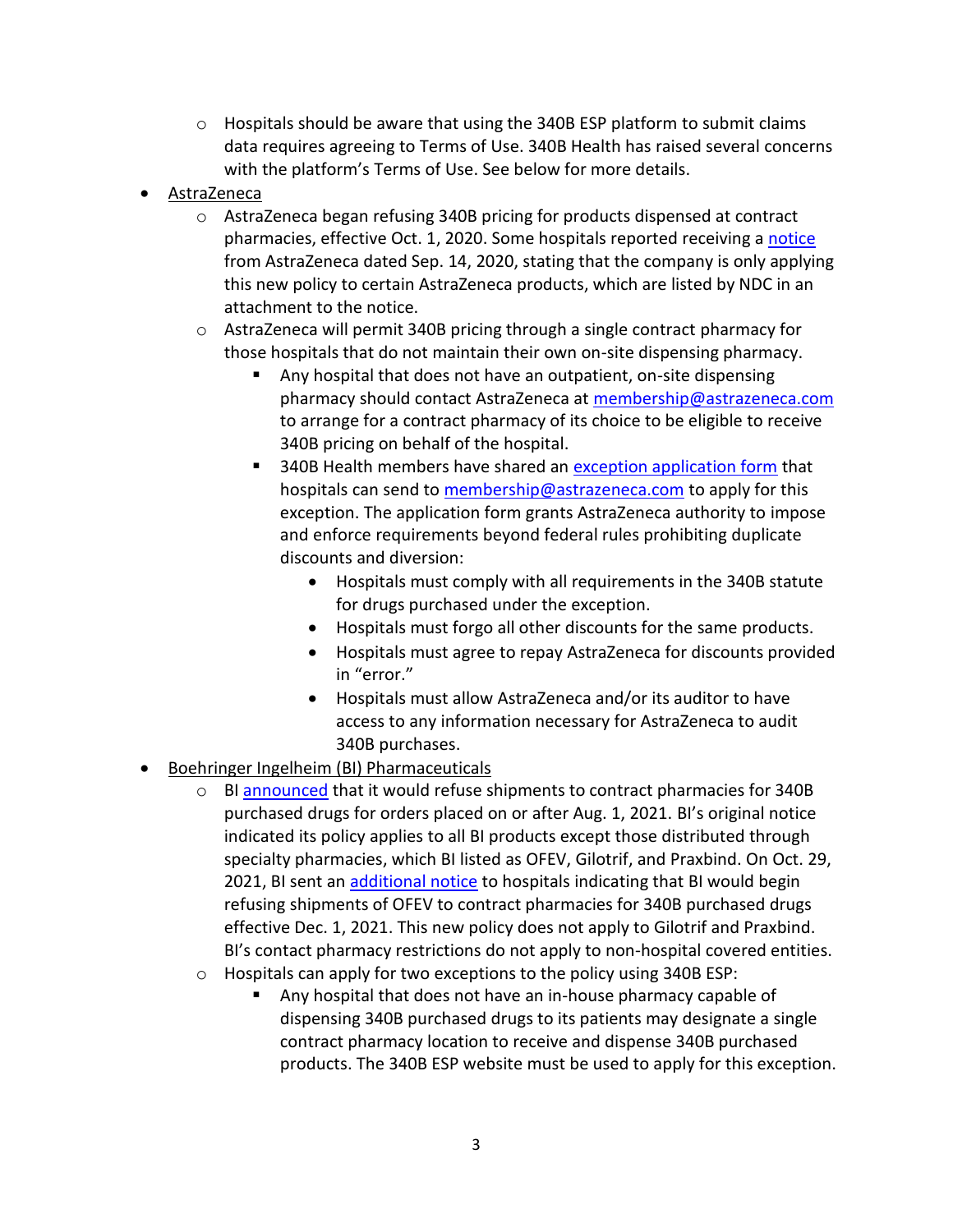- If the hospital previously designated a contract pharmacy for BI's products and that contract pharmacy is not in BI's limited distribution network for OFEV, the hospital can designate one specialty pharmacy from within BI's limited distribution network for the sole purpose of distributing OFEV to its patients.
- Contract pharmacies that are wholly owned by a 340B hospital, or under common ownership with a 340B health system, will remain eligible to receive "Bill To / Ship To" replenishment orders of 340B priced drugs. These pharmacies must be registered with HRSA as a contract pharmacy of their related 340B hospitals, and the 340B ESP website must be used to apply for this exception.
	- Any wholly owned contract pharmacies that have an approved wholly owned contract pharmacy exception for BI's primary care products will remain eligible to place Bill To/Ship To replenishment orders for OFEV at the 340B price and do not need to apply for an additional wholly owned contract pharmacy exception for OFEV.
- o Hospitals are directed to contact support@340Besp.com with questions regarding the policy change.
- o For a hospital's contract pharmacy designation to take effect on Aug. 1, 2021, its contract pharmacy selection must be made by July 16, 2021. For a hospital's OFEV contract pharmacy designation to take effect on Dec. 1, 2021, its contract pharmacy selection must be made by Nov. 12, 2021. After these dates, BI indicates a contract pharmacy selection will take up to 10 business days to take effect in wholesalers' systems.
- $\circ$  BI indicates they will allow hospitals to change its single contract pharmacy designation every 12 months from the date of first designation or more often if the relationship is terminated from OPAIS. Covered entities are only permitted to select one single contract pharmacy location and BI will not allow a hospital to designate all locations of the same contract pharmacy.
- Bristol Meyers Squibb
	- o Starting Mar. 1, 2022, Bristol Myers Squibb (BMS) will limit each 340B hospital without an in-house pharmacy to a maximum of two contract pharmacy locations for receiving 340B-discounted drugs — one for IMiDs (immunomodulatory drugs) and a second for other, non-IMiD products. BMS will not allow hospitals that have an entity-owned pharmacy capable of dispensing 340B-discounted drugs to designate a contract pharmacy to receive non-IMiD drugs purchased at the 340B price.
	- o In an email sent to covered entities on Jan. 14, 2022, BMS said that starting Mar. 1, 2022 "BMS will recognize up to *two* designated 340B contract pharmacy locations per 340B hospital that lacks an entity-owned pharmacy. One for IMiDs, and a second for non-IMiD products." Under the new policy, hospitals that are not already part of the IMiD limited distribution network are allowed to designate one of the pharmacies already in the existing limited distribution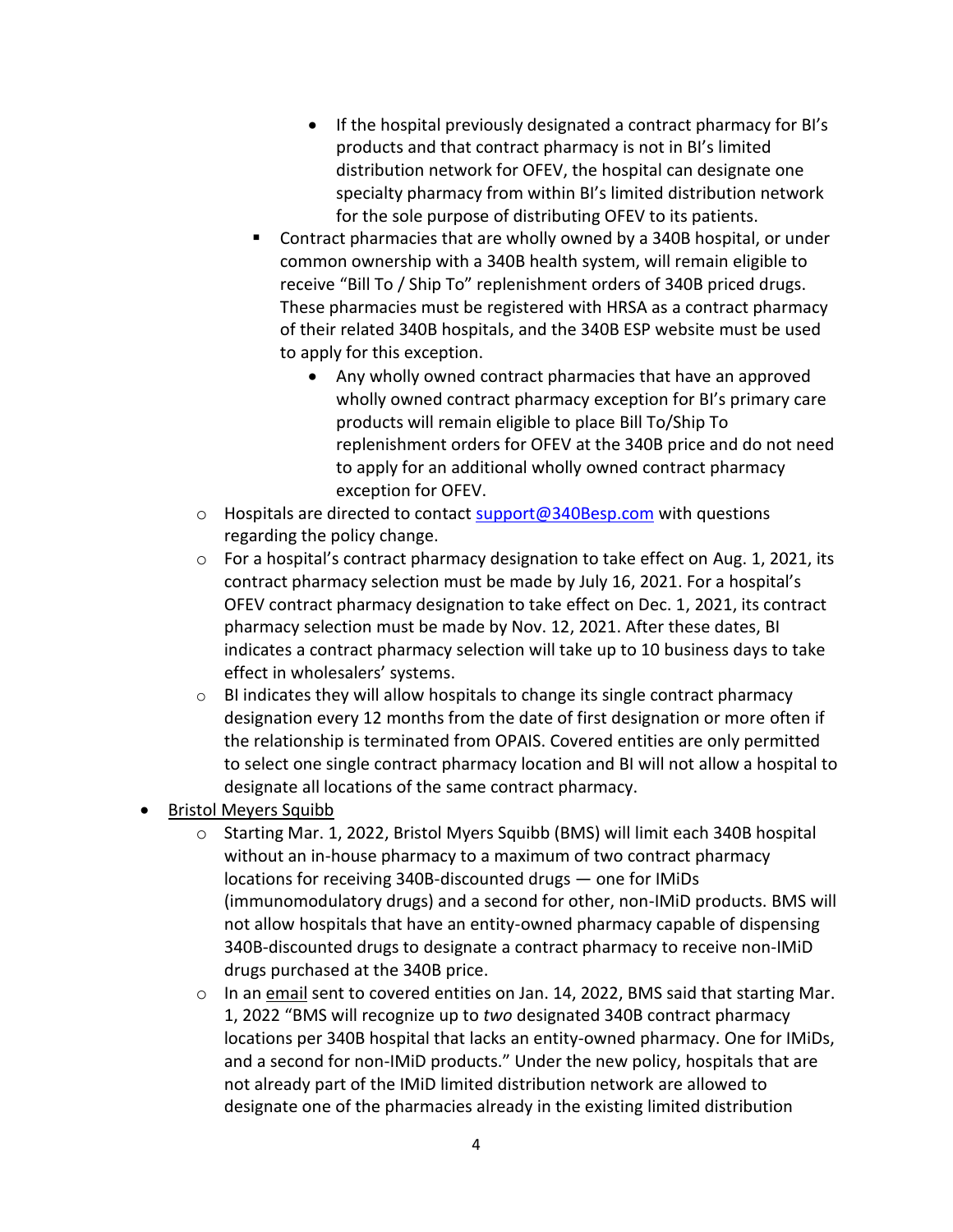network for IMiDs as a contract pharmacy to access 340B pricing for those products. Hospitals that choose to access IMiDs at 340B prices at an IMiDdesignated specialty contract pharmacy location will submit claim information to BMS directly. The IMiD products in the BMS portfolio are *Revlimid*, *Pomalyst*, and *Thalomid*, which the company assumed when it acquired manufacturer Celgene in Nov. 2019.

- o Contract pharmacies that are wholly owned by a hospital also would be exempted from the restriction for non-IMiD products.
- $\circ$  Non-hospital covered entities without in-house pharmacies are similarly limited to one designated contract pharmacy already in the existing limited distribution network for IMiD products, but they can continue receiving non-IMiD drugs at 340B prices for distribution at an unlimited number of contract pharmacies.
- $\circ$  BMS directs hospitals to use the 340B ESP website to designate IMiD and non-IMiD contract pharmacies to continue receiving 340B-discounted drugs after Mar. 1, 2022.
- Eli Lilly (Lilly)
	- $\circ$  Eli Lilly began refusing 340B pricing for three NDCs of the drug Cialis effective July 1, 2020. The company extended this policy to all Lilly products, effective Sep. 1, 2020.
	- $\circ$  Lilly is offering exceptions for hospitals without an in-house pharmacy, insulin products, "wholly owned contract pharmacies," and, as of Dec. 16, 2021, hospitals that agree to submit contract pharmacy claims data using the 340B ESP platform.
	- $\circ$  Hospitals without in-house pharmacies can designate a single contract pharmacy to obtain 340B pricing for Lilly products. 340B Health members have shared an exception application form and an updated exception application form that hospitals can use to apply for this exception. The initial application form grants Lilly authority to enforce 340B provisions beyond those related to duplicate discounts and diversion:
		- Hospitals must comply with all requirements in the 340B statute for drugs purchased under the exception.
		- Hospitals must forgo all other discounts for the same products.
		- Hospitals must agree to repay Lilly for discounts provided in "error."
		- Hospitals must allow Lilly and/or its auditor to have access to any information necessary for Lilly to audit 340B purchases.

Much of this language has been removed from the updated form. Based on conversations with members, Lilly's initial application of this exception was limited. Some members reported that Lilly denied exception requests for hospitals with any in-house pharmacy listed as a ship to address on the Office of Pharmacy Affairs Information System (OPAIS), including pharmacies that provide drugs to the hospital's outpatient settings. Some members have since reported that Lilly will now permit hospitals without an in-house retail pharmacy to designate one contract pharmacy to dispense retail outpatient prescriptions.

o Lilly is also offering an exception for some insulin products.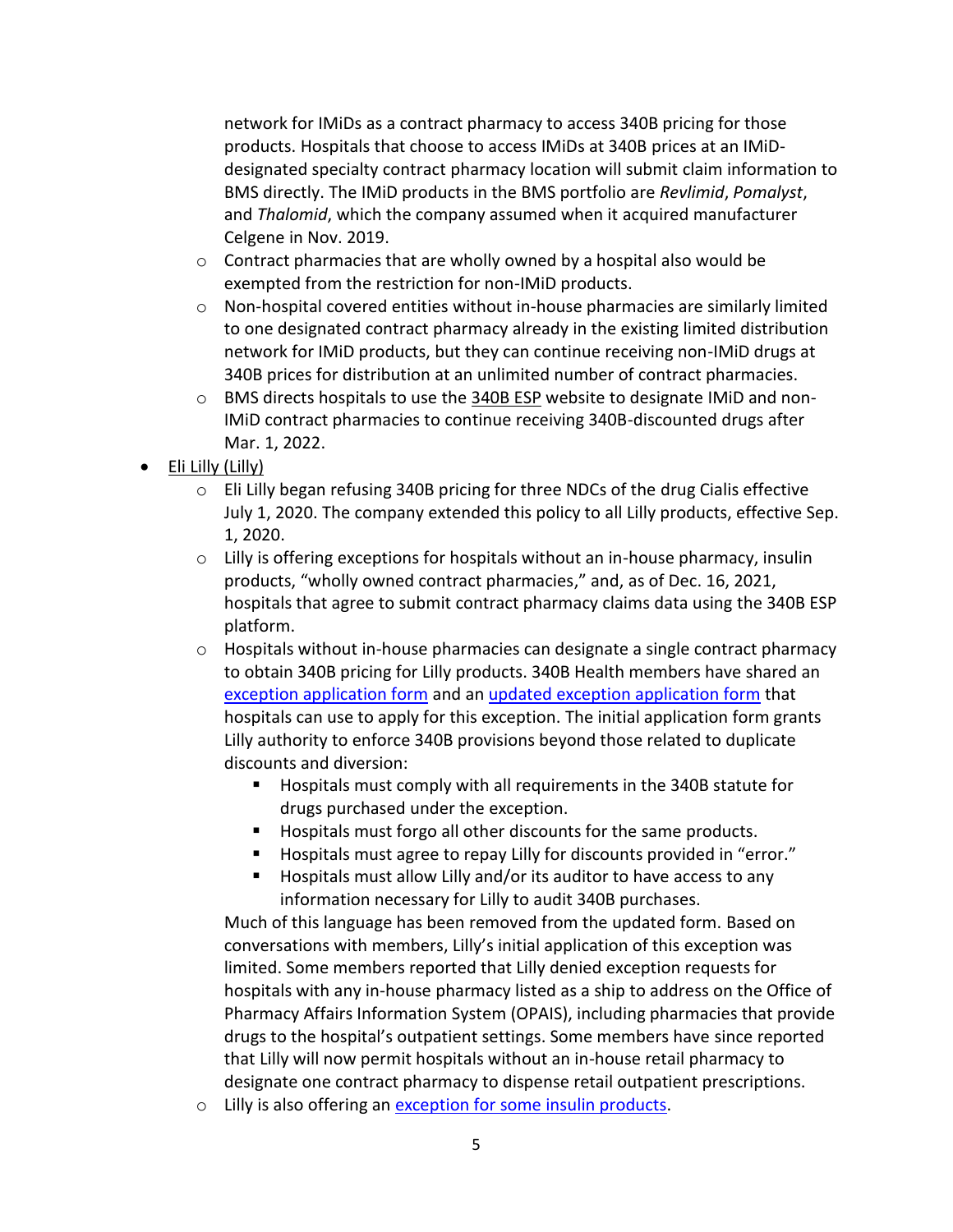- To qualify for the exception a hospital submits claim documentation and agrees to the following conditions:
	- Point of sale price equals the 340B price.
	- No mark-up or fees of any kind were charged.
	- No insurer or payor was billed.
- Lilly directs hospitals interested in qualifying for the insulin exception to complete a Contract Pharmacy Selection Form. The Contract Pharmacy Selection Form includes more detail about the specific claims level data a hospital will be required to submit to Lilly in order to be eligible for this exception.
- o The third exception offered by Lilly applies to "wholly owned contract pharmacies," which Lilly defines as contract pharmacies where both the covered entity and pharmacy are wholly owned by the same common parent entity.
	- The form to apply for this exception contains some of the same concerning provisions as the original exception form to designate one contract pharmacy when a hospital does not have its own in-house pharmacy.
	- Lilly also requests that a hospital submit an Excel document with information identifying the wholly owned contract pharmacies where the hospital would like this exception to apply.
- o Under the fourth exception, covered entities can access 340B pricing for an unlimited number of contract pharmacy arrangements if they submit all contract pharmacy claims data using 340B ESP.
	- In a Dec. 16, 2021 letter to covered entities, Lilly said it will "permit 340B purchases by, and distribution through, an unlimited number of contract pharmacies, where the covered entity agrees to provide, and does provide on an ongoing basis, claims-level data associated with such contract pharmacy orders."
	- Lilly directs hospitals interested in this exception to contact Second Sight Solutions, the vendor that operates ESP, at www.340BESP.com
		- Hospitals should be aware that using the ESP platform to submit claims data requires agreeing to its Terms of Use. 340B Health has raised several concerns with the platform's Terms of Use. See below for more detail.
		- For hospitals that register and provide data for Lilly's NDCs via ESP on or before Mar. 15, 2022, Lilly will honor contract pharmacy replenishment purchases for prescriptions dispensed to eligible 340B patients on or after Oct. 29, 2021. Replenishment orders for prescriptions dispensed prior to Oct. 29, 2021 will not be honored. Starting on Mar. 16, 2022, all contract pharmacy replenishment orders for all hospitals registered with ESP will be honored for prescriptions dispensed to eligible 340B patients within 45 days of each data submission to ESP.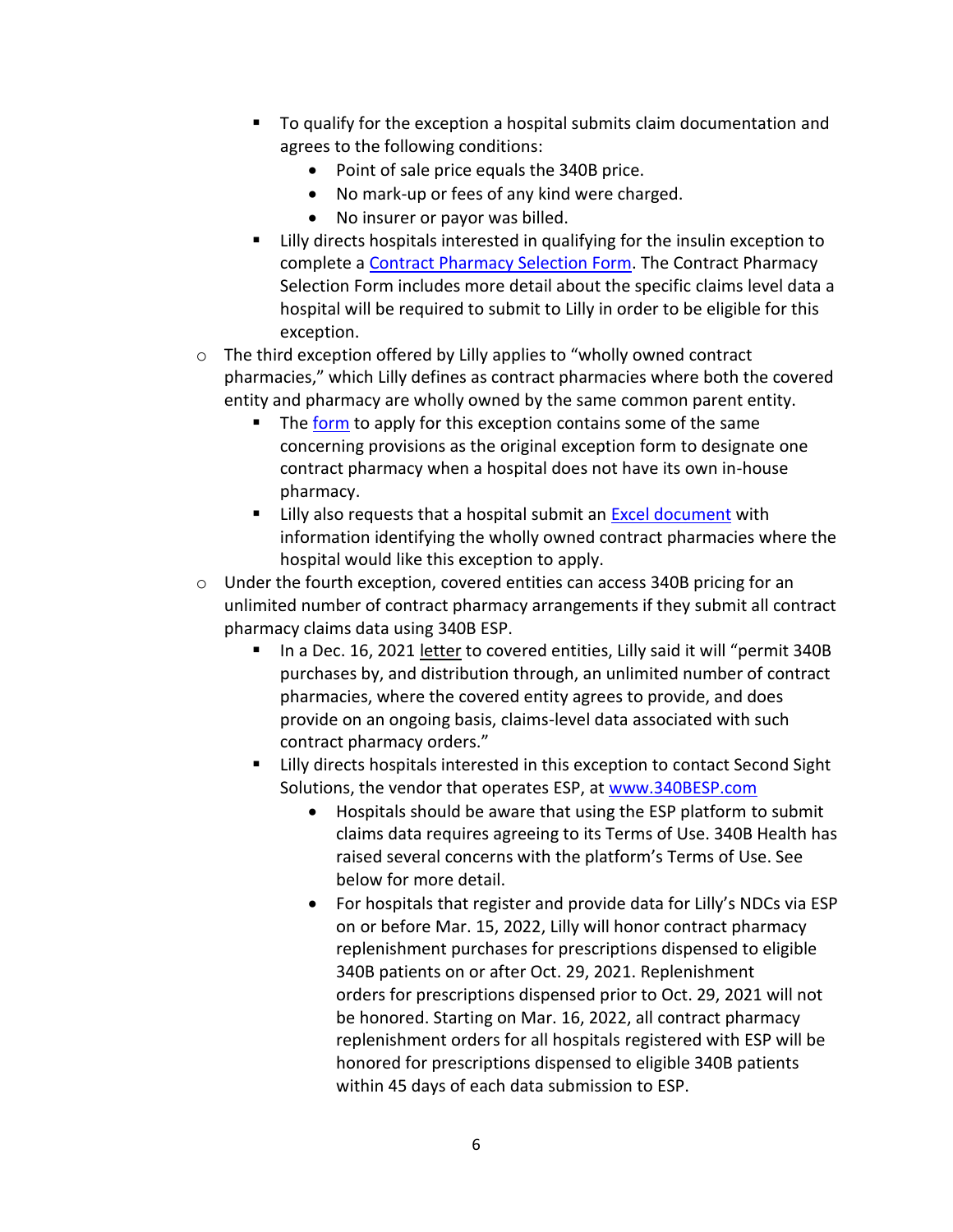- $\circ$  Hospitals wishing to work with Lilly on the first three exceptions or that have questions about any of the exceptions should contact 340B@Lilly.com.
- Merck
	- o In Aug. 2021, Merck notified 340B hospitals that, beginning Sep. 1, 2021, Merck will no longer honor 340B discounts or chargebacks for contract pharmacy transactions for hospitals that do not provide data for all 340B contract pharmacy claims through 340B ESP. Merck's policy does not apply to federal grantee covered entities at this time.
	- o Merck announced that any hospital that does not anticipate meeting the Sep. 1, 2021 deadline and that does not have an outpatient, on-site dispensing pharmacy can designate a single contract pharmacy site of its choice to be eligible to receive 340B pricing by contacting Second Sight Solutions, the vendor that operates 340B ESP, at www.340BESP.com. Merck directs hospitals to contact 340Bdata@Merck.com with any questions. Hospitals should be aware that using the 340B ESP platform to submit claims data requires agreeing to Terms of Use. 340B Health has raised several concerns with the platform's Terms of Use. See below for more details.
	- o Merck previously requested that covered entities begin submitting 340B program claims data by Aug. 14, 2020. Merck's 2020 policy was voluntary for covered entities but Merck warned "[a]bsent significant cooperation from covered entities, Merck may take further action to address 340B program integrity." 340B Health prepared an in-depth analysis of Merck's initial request for submission of claims data through 340B ESP.
- Novartis
	- o Novartis began refusing 340B pricing for drugs dispensed at contract pharmacies that are more than 40 miles away from the hospitals' parent sites, effective Nov. 16, 2020. The policy only applies to hospitals and does not limit the number of contract pharmacies dispensing 340B drugs within the 40-mile radius. Novartis directs hospitals to use the 340B ESP website to identify which contract pharmacies Novartis is permitting to dispense 340B drugs. However, Novartis does not require hospitals to submit data for 340B contract pharmacy claims using the 340B ESP platform in order to continue using contract pharmacies falling under this exception. Alternatively, hospitals can use publicly available tools such as Google Maps or MapQuest to estimate the distance between the parent location and the hospital's contract pharmacy locations to identify pharmacies that may be located outside of the 40-mile radius, though these estimations may differ from Novartis' calculations.
- Novo Nordisk
	- o Novo Nordisk announced in a notice dated Dec. 1, 2020 that it will begin refusing to facilitate bill-to/ship-to distribution of their 340B products to contract pharmacies for 340B hospitals starting Jan. 1, effectively refusing 340B pricing for drugs dispensed at contract pharmacies. The policy does not apply to any non-hospital covered entities. The notice states that a 340B hospital without an "in-house" pharmacy capable of dispensing drugs to outpatients can designate a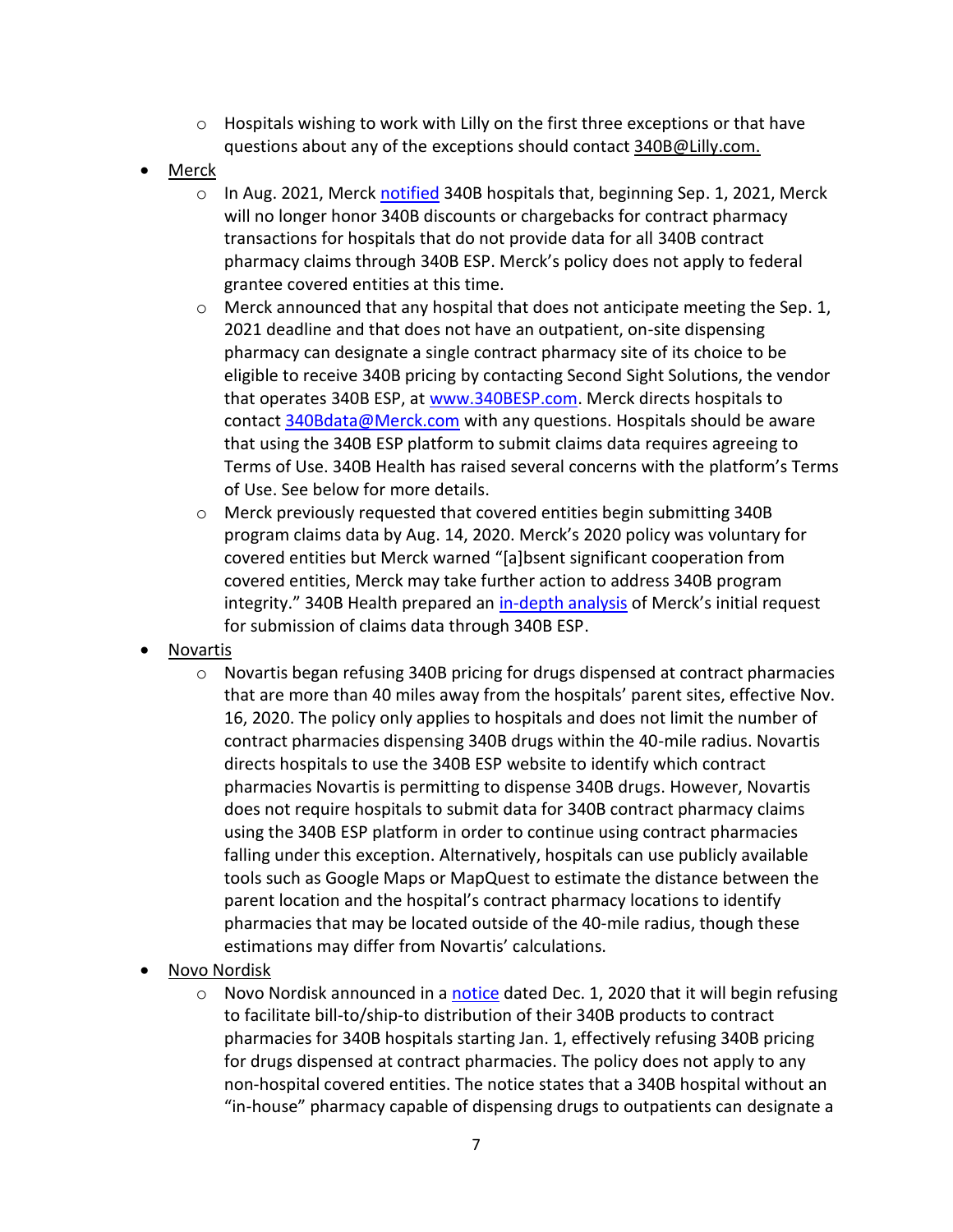single contract pharmacy location to which 340B drugs can be shipped. Based on conversations with members, Novo Nordisk's application of this exception is limited. Some members reported that Novo Nordisk has denied exception requests for hospitals with any in-house pharmacy listed as a ship-to address on OPAIS, including pharmacies that provide drugs to the hospital's outpatient settings. Hospitals are directed to submit questions about the policy to 340Binfo@novonordisk.com.

- Sanofi
	- o Sanofi began refusing 340B pricing for drugs dispensed at contract pharmacies for hospitals that do not submit data on 340B claims using the 340B ESP platform, effective Oct. 1, 2020. On Feb. 1, 2021, Sanofi announced its policy only applies to the following covered entity types: consolidated health center programs, critical access hospitals, disproportionate share hospitals, rural referral centers, and sole community hospitals. Sanofi also announced that, beginning Mar. 1, 2021, any provider participating in 340B as one of the five covered entity types listed above that does not have an in-house pharmacy location registered as a shipping address or child site may designate a single contract pharmacy for the entity and its child sites. Sanofi will provide 340B pricing for drugs purchased to be dispensed at this contract pharmacy regardless of whether the covered entity provides data using the 340B ESP platform. Sanofi directs covered entities that wish to qualify for this exception to inform Sanofi of its contract pharmacy selection by Feb. 22, 2021, using the 340B ESP platform in order for the designation to be effective by Mar. 1, 2021. Covered entities should be aware that using the 340B ESP platform to submit claims data requires agreeing to Terms of Use. 340B Health has raised several concerns with the platform's Terms of Use. See below for more detail.
- UCB
	- $\circ$  UCB announced in a notice dated Nov. 22, 2021 that effective Dec. 13, 2021, it would provide its products purchased at the 340B price only to locations registered as a 340B covered entity or child site location. Contract pharmacies will no longer receive "Bill To / Ship To" replenishment orders of 340B priced drugs. UCB's restrictions on 340B pricing for contract pharmacy arrangements do not apply to any non-hospital covered entities.
	- $\circ$  Hospitals can apply for two exceptions to the policy using 340B ESP:
		- Any hospital that does not have an in-house pharmacy capable of dispensing 340B purchased drugs to its patients may designate a single contract pharmacy location to receive and dispense 340B purchased products. 340B ESP must be used to apply for this exception. Hospitals that have not already registered an account with 340B ESP may make their designation at www.340besp.com/designations. Hospitals should submit their contract pharmacy designation by Dec. 1 for the designation to be effective by Dec. 13, 2021. After Dec. 13, 2021, contract pharmacy designations may take 10 business days to become effective.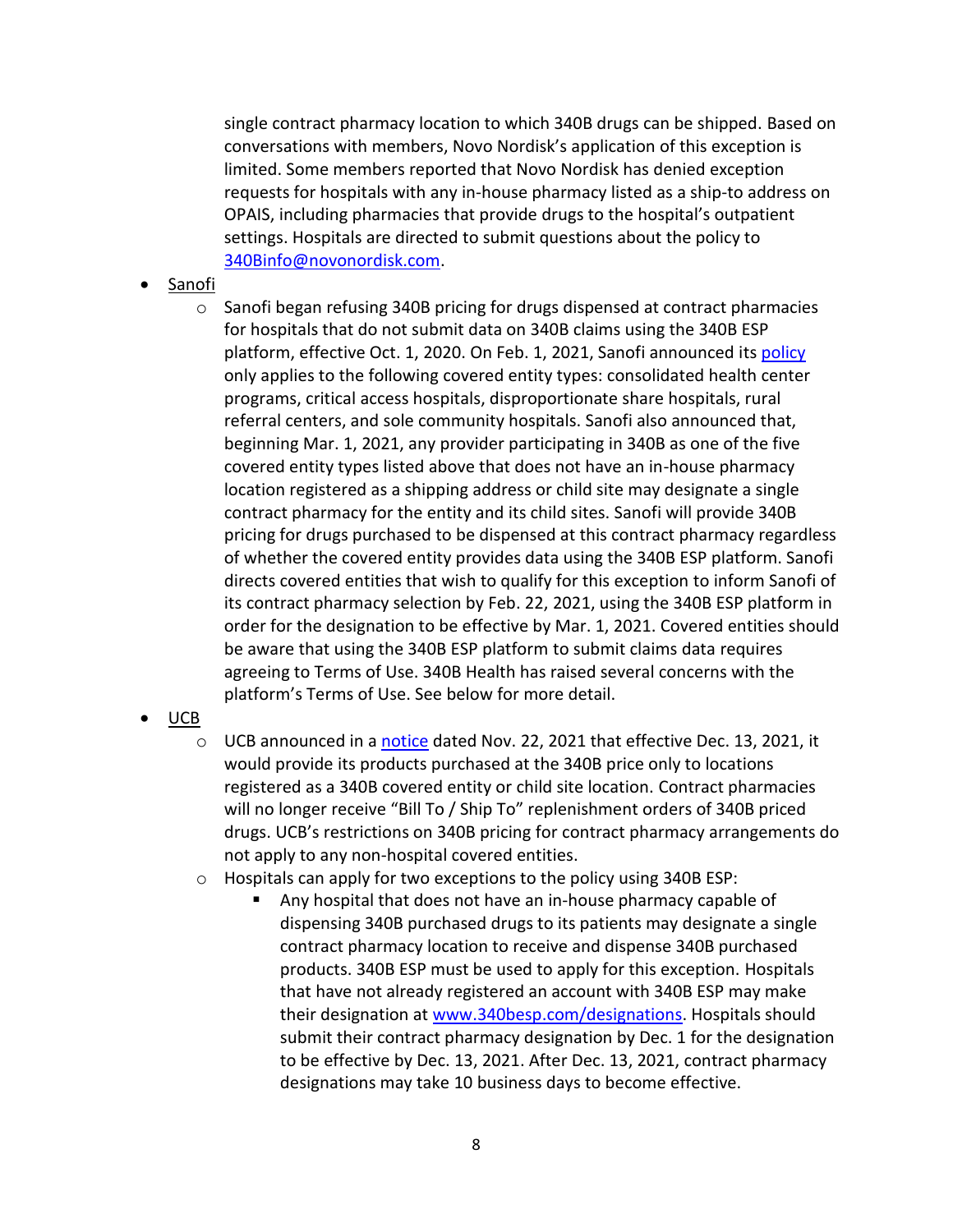■ Contract pharmacies that are wholly owned by a 340B hospital, or under common ownership with a 340B health system, may continue to receive "Bill To / Ship To" replenishment orders of 340B priced drugs. These pharmacies must be registered with HRSA as a contract pharmacy of their related 340B hospitals and 340B ESP must be used to apply for this exception at www.340besp.com/wholly\_owned\_application.

## • United Therapeutics

- o United Therapeutics sent covered entities a notice dated Nov. 18, 2020 announcing it would implement a two-phase policy to restrict covered entities' purchases of discounted 340B drugs for dispensing at contract pharmacies. Starting Nov. 20, 2020, United Therapeutics accepts orders for 340B drugs dispensed at a contract pharmacy only if the covered entity made a "valid 340B purchase" of one of the company's covered outpatient drugs for that pharmacy during the first three quarters of 2020. For the first phase, United Therapeutics' notice indicates that, if a covered entity does not have its own on-site pharmacy, the company will allow the covered entity to designate a single contract pharmacy to receive 340B orders. To apply for this exception, covered entities are directed to contact 340b@unither.com.
- o Under the second phase of its policy, United Therapeutics plans to refuse 340B pricing for drugs dispensed at all contract pharmacies unless the covered entity submits claims data for all 340B contract pharmacy orders of the company's drugs. United Therapeutics initially planned to implement phase two beginning May 13, 2021, and provided more details on phase two in an April 12, 2021 notice. This notice confirms that United Therapeutics will require covered entities to submit data using the 340B ESP platform in order to maintain access to 340B pricing through contract pharmacy once phase two begins. Covered entities should be aware that using the 340B ESP platform to submit claims data requires agreeing to Terms of Use. 340B Health has raised several concerns with the platform's Terms of Use. See below for more detail. It is unclear if United Therapeutics will allow a covered entity without an on-site pharmacy to apply for the single contract pharmacy exception during the second phase.
- $\circ$  The Apr. 12, 2021 notice says "This policy will apply to all United Therapeutics covered outpatient drugs, except for ADCIRCA (tadalafil). It is unclear how United Therapeutics intends for its policy to affect covered entities' purchases of ADCIRCA (tadalafil). ADCIRCA (tadalafil) is a product marketed by United Therapeutics but manufactured by Eli Lilly and may be impacted by Lilly's restrictions instead of United Therapeutics' policy.
- $\circ$  Subsequently, in a notice dated May 11, 2021, United Therapeutics announced that it was delaying implementation of phase two until Sep. 1, 2021. In a notice dated July 23, 2021, United Therapeutics further delayed implementation of phase two until Dec. 1, 2021.
- Hospital Considerations
	- o **340B Health strongly recommends you consult with legal counsel regarding the legal implications of each manufacturer's exception policy.**